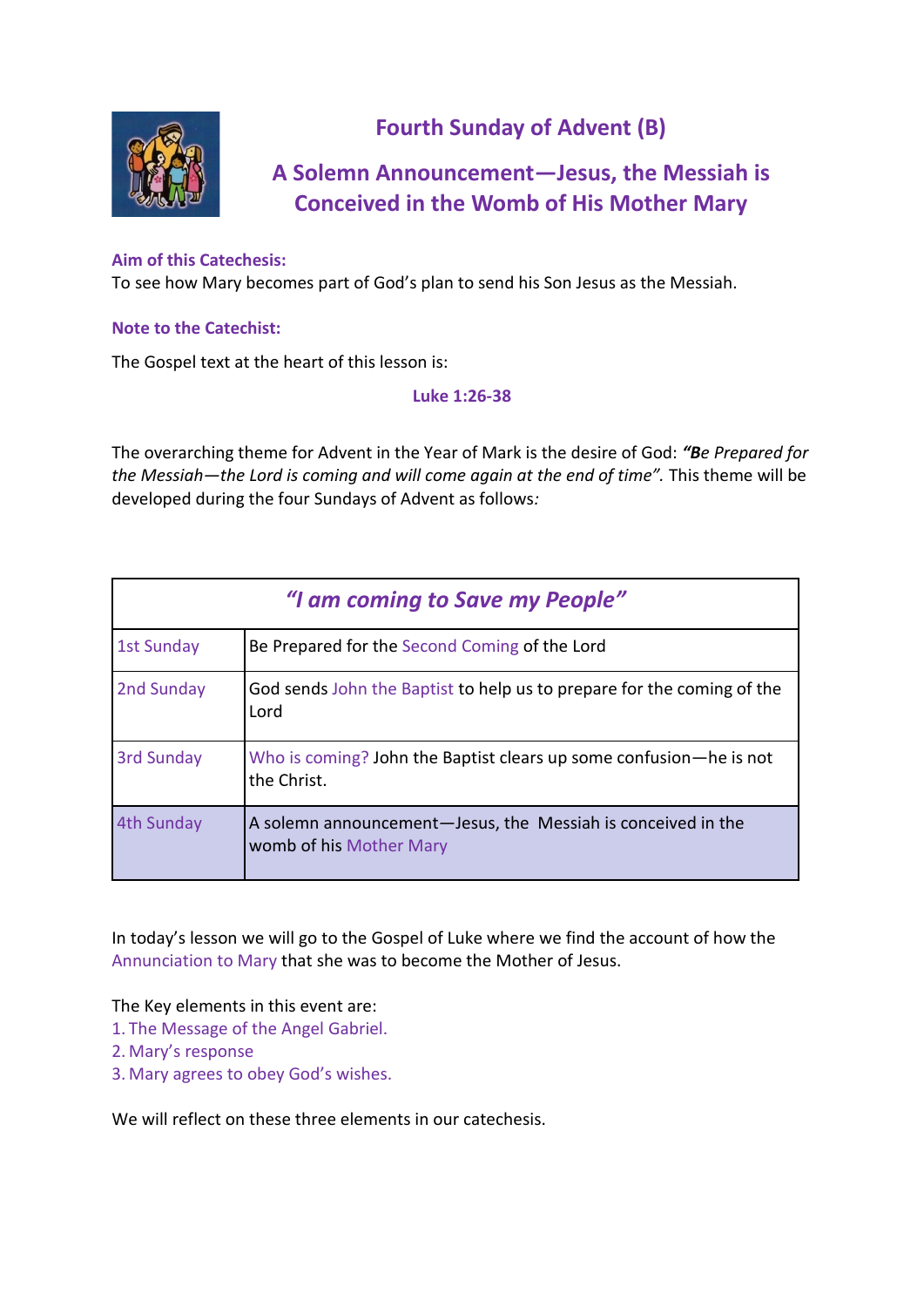**Equipment Needed:** A Bible or Sunday Missal Candle & Matches A Picture of Our Lady (The Annunciation if possible) Flash Cards (See each Step in the Lesson)

Worksheet: "*Let's Welcome Jesus into our Home this* 

# *Christmas"*



**N.B. Make sure that each child has his/her own workbook.**

# **LESSON PLAN**

Begin the Lesson with a prayer.

Explain to the children:

Today is the Fourth and Last Sunday of Advent

We have spent the Advent time so far learning about the promise of God to send his Son and how John the Baptist was given the task of witnessing to this and preparing the people for the coming of the Messiah.

Today we learn how God finally begins to send his Son Jesus among us as the Messiah.

## **Step 1: Longing and Hoping for Freedom**

Divide the Class into smaller groups of 6. Give each group the following task:

Read the following verse:

*Come to set us free Come and make us your own Come to show us the way To your people, your chosen Open our lives to The light of your promise . Come to our hearts with healing Come to our minds with power Come to us and bring us your life.*

(Chorus of a hymn by Bernadette Farrell)

Invite the groups to answer the following questions: What are the people in the verse longing for? Who do you think they are asking to come? Allow the groups time to complete their task and see if the other groups can identify the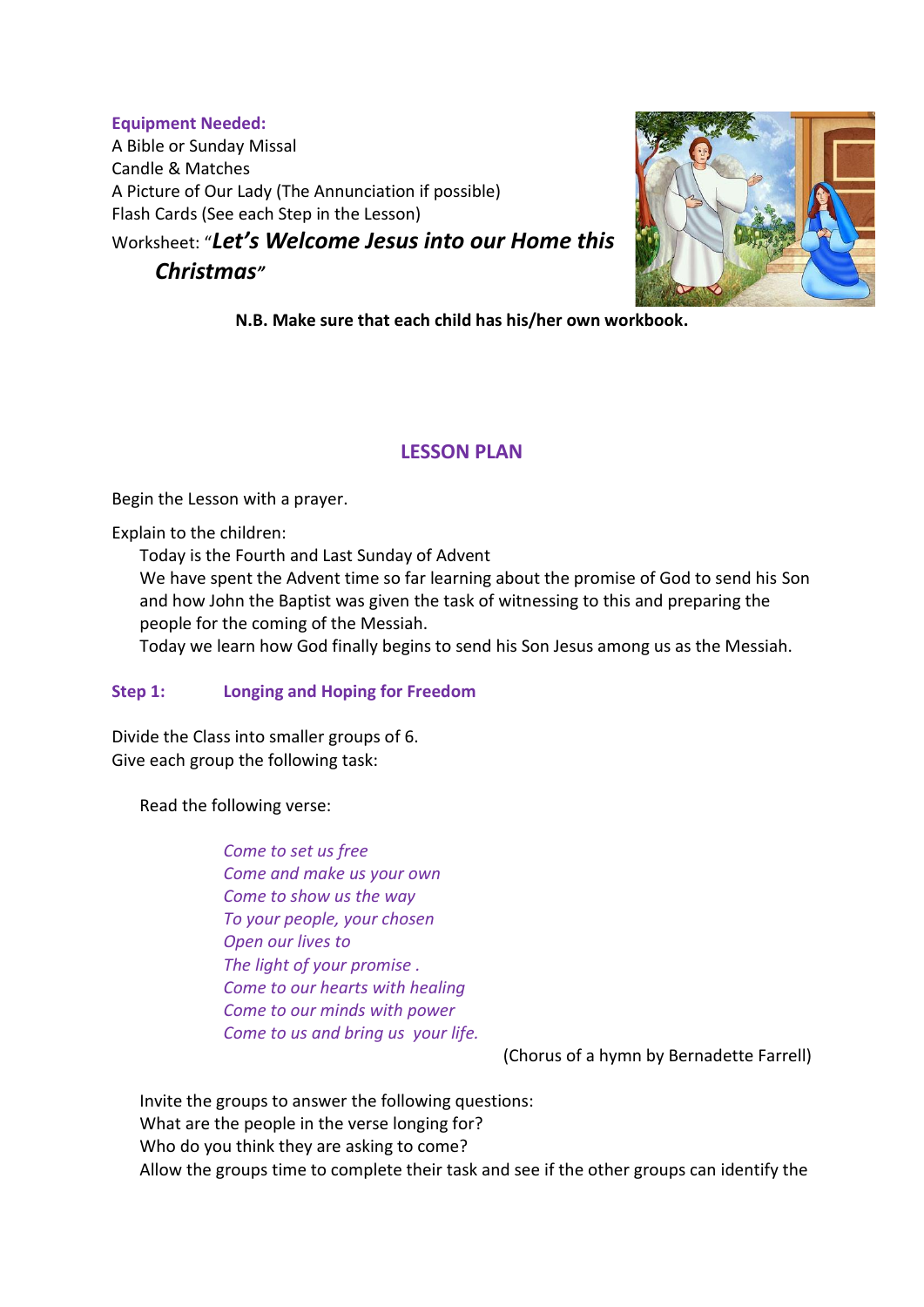personalities they selected. Invite the groups to share their answers..

#### **Step 2: Our Gospel Text Luke 1:26-38 Its special meaning for us as Christians**

Tell the children:

- God has sent John the Baptist to prepare the people for the coming of the Messiah.
- We know that Jesus began his preaching as a grown man of about 30 years of age.
- It was the grown-up Jesus that John the Baptist would point out to the people.
- But already God had set his plan in motion.
- Jesus would be born as a child to Mary his Mother.
- This is how Mary was chosen to become the Mother of Jesus

Light the candle beside the Bible. Encourage the children to be respectful as they listen to the Gospel. Read the Gospel text to them.

*The angel Gabriel was sent by God to a town in Galilee called Nazareth, to a virgin betrothed to a man named Joseph, of the House of David; and the virgin's name was Mary. He went in and said to her, 'Rejoice, so highly favoured! The Lord is with you.' She was deeply disturbed by these words and asked herself what this greeting could mean, but the angel said to her, 'Mary, do not be afraid; you have won God's favour. Listen! You are to conceive and bear a son and you must name him Jesus. He will be great and will be called Son of the Most High. The Lord God will give him the throne of his ancestor David; he will, rule over the House of Jacob for ever and his reign will have no end' Mary said to the angel, 'But how can this come about, since I am a virgin?' 'The holy Spirit will come upon you' the angel answered 'and the power of the Most High will cover you with its shadow. And so the child will be holy and will be called Son of God. Know this too, your kinswoman Elizabeth has, in her old age, herself conceived a son, and she whom people called barren is now in her sixth month, for nothing is impossible to God.' 'I am the handmaid of the Lord,' said Mary 'let what you have said be done to me.' And the angel left her.*

(Luke 1:26-38)

If necessary read the Gospel text again.

You can also ask some of the children to read the text out loud for the others.

Now ask the children:

- How did the Angel Gabriel greet Mary
- What do you think he means when he said to Mary that she was "highly favoured"?
- Why was Mary disturbed by the greeting of Gabriel?
- How did Gabriel convince Mary to consent to God's wishes?



**HIGHLY FAVOURED**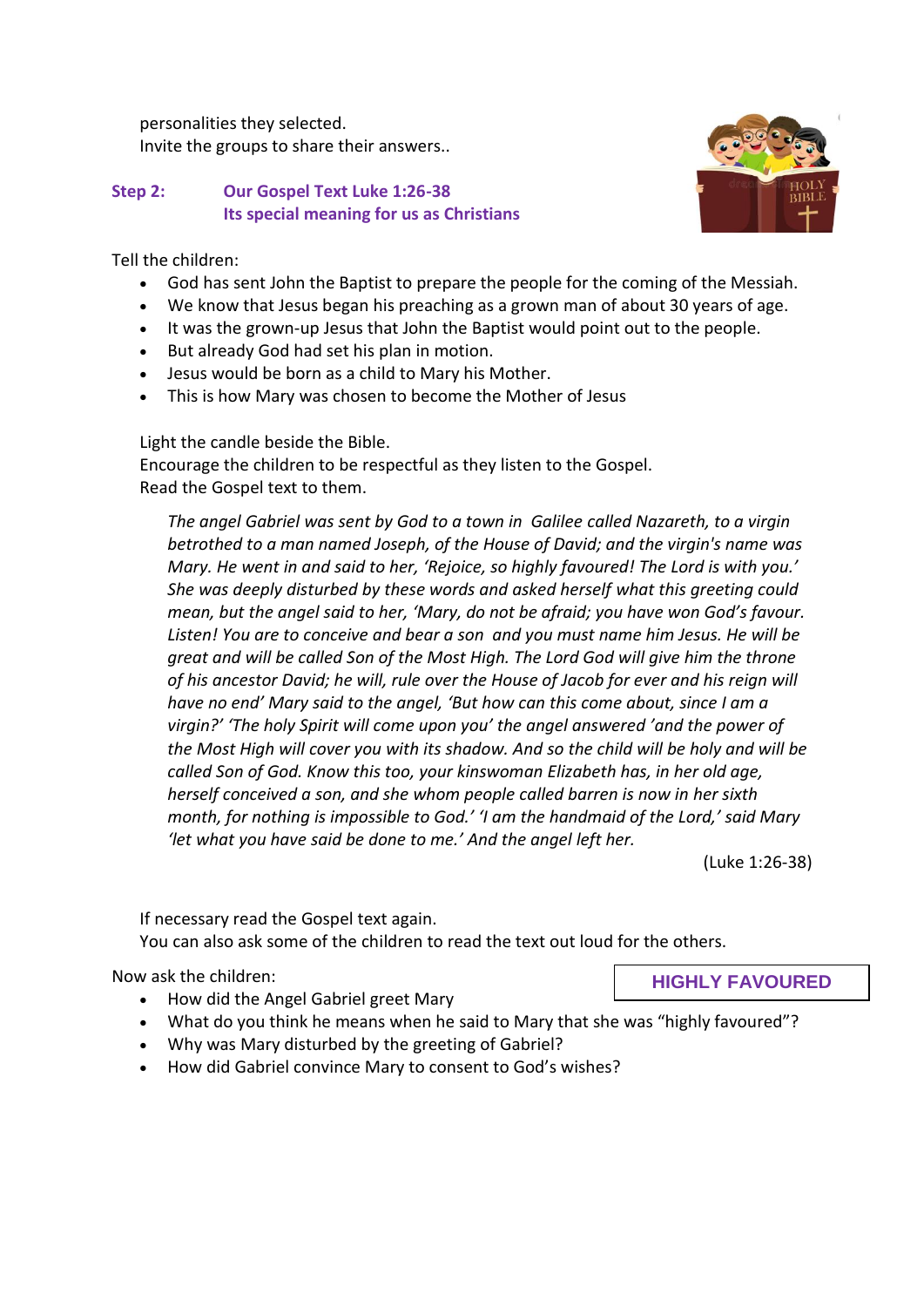Now tell the children:

## *Gabriel's Greeting:*

Gabriel greeted Mary as "highly favoured". God had chosen Mary to be the Mother of His Son. Mary did not chose to be the Mother of Jesus, God chose her.

## *Mary's reaction:*

Mary was disturbed by what was happening. She was already betrothed to Joseph. They would have their own family. Yet here was Gabriel telling her that God had other plans for her and indeed for Joseph too (even though he did not know it)

## *Gabriel convinces Mary to accept God's plan for her:*

Elizabeth, Mary's cousin, was too old to have children, yet by the grace and power of God she and her husband Zechariah would have a child—John the Baptist Gabriel told Mary that God's power can overcome all human difficulties.

## *Mary consents to God's plan for her:*

Gabriel assures Mary that God, through the Holy Spirit would cause her to conceive Jesus in her womb.

Mary consents to God's wishes.

## **Step 3: What can we do? Practice & Prayer**

## **Practice:**

Tell the children:



 Mary conceived Jesus in her womb by the power of the Holy Spirit.

She welcomed God's Son into her womb.

 Each Christmas, we are invited to welcome Jesus into our lives and into our homes.

 If you have not done so yet, make sure that the Christmas Crib is set up in your home.

 If you have no crib, why not make one out of a (real) Christmas Card.

## **Worksheet:**

- Invite the children to turn to the Worksheet "*Let's Welcome Jesus into our Home this Christmas"* in their workbooks.
- Invite them to complete the task on the worksheet.



**NOTHING IS IMPOSSIBLE TO GOD**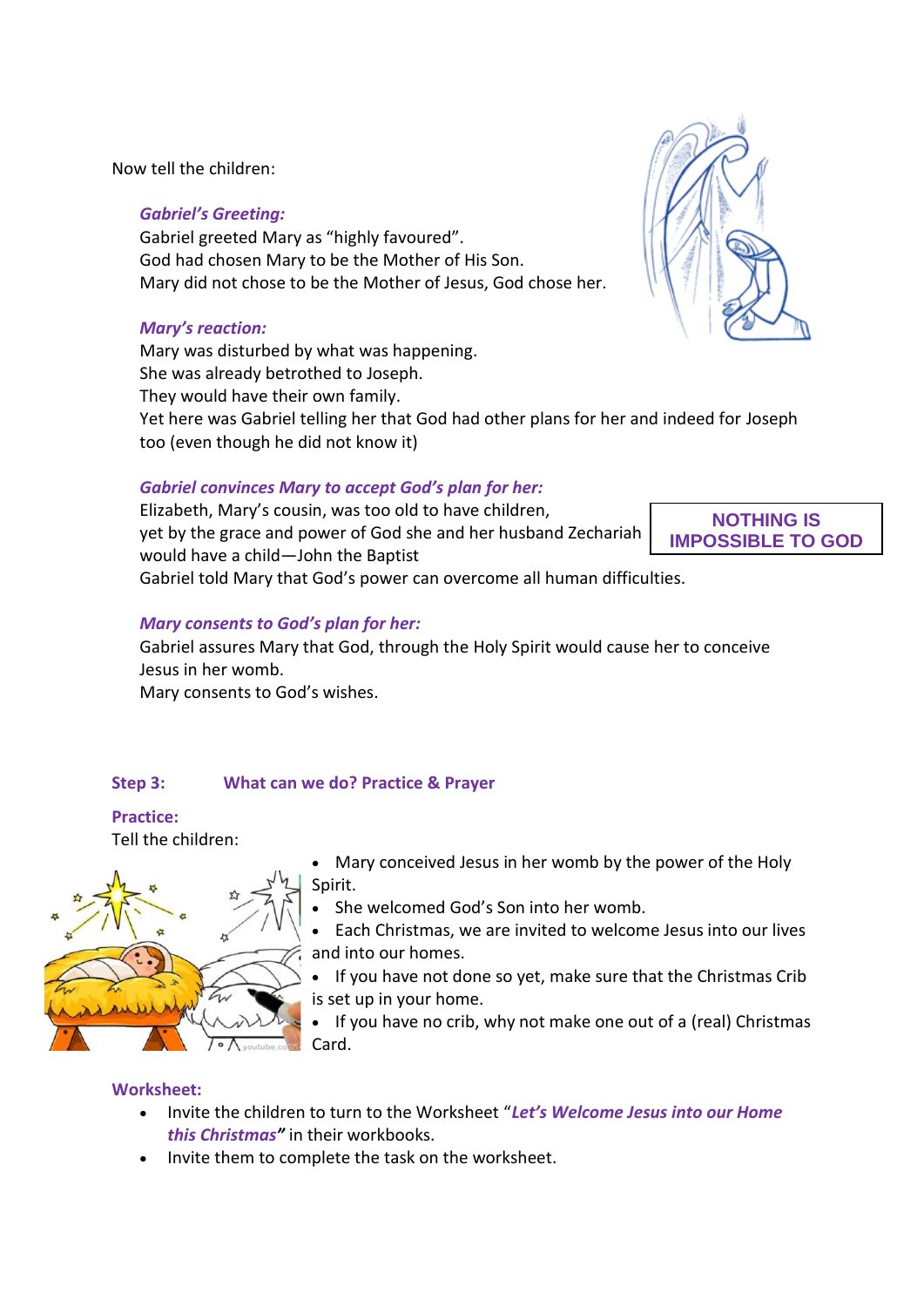#### **Link to Sunday Mass:**

Tell the children:

The Gospel Acclamation in today's Mass is:

*Alleluia, Alleluia! I am the handmaid of the Lord; Let what you have said be done to me." Alleluia!*

Listen carefully to this prayer as the Priest recites it. When you say "AMEN" at the end you will be agreeing that the reason for Christmas is to celebrate the Birth of Jesus.

#### **Memory Bytes:**

#### Invite the children to read the flowing in their workbooks

*Because Jesus, conceived as the son of Mary is also the Son of God. Therefore the Church rightly calls Mary the "Mother of God" Now invite them to learn it off by heart*

(From the Catechism of the Catholic Church)

Now encourage them to learn this off by heart.

**Prayer:**

The "Hail Mary" recalls the greeting of the Angel Gabriel to Mary. Let us pray it together

Hail Mary, full of grace, The Lord is with you, Blessed are you among women And blessed is the fruit of your womb Jesus.

> Holy Mary, Mother of God, Pray for us sinners Now, and at the hour of our death Amen.

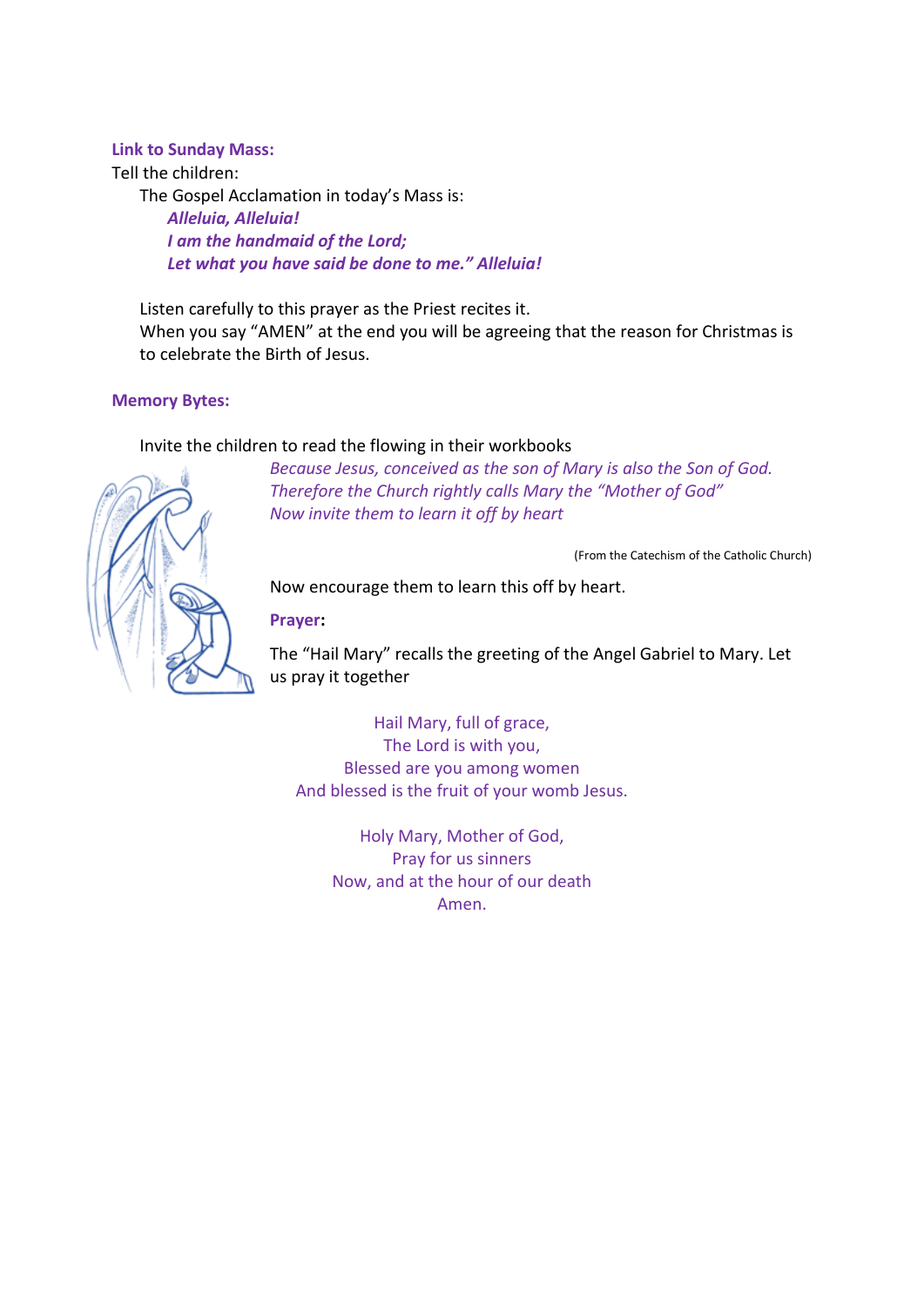

List some of the ways in which you can welcome Jesus into your home this Christmas.

| 1            |  |
|--------------|--|
| 2.           |  |
| $\mathbf{3}$ |  |

# **Make a crib for your home/room:**

- Using Cardboard draw (trace) and cut out the picture.
- Glue a support at the back of the picture.
- Colour it in.
- Set the crib up where all can see it.